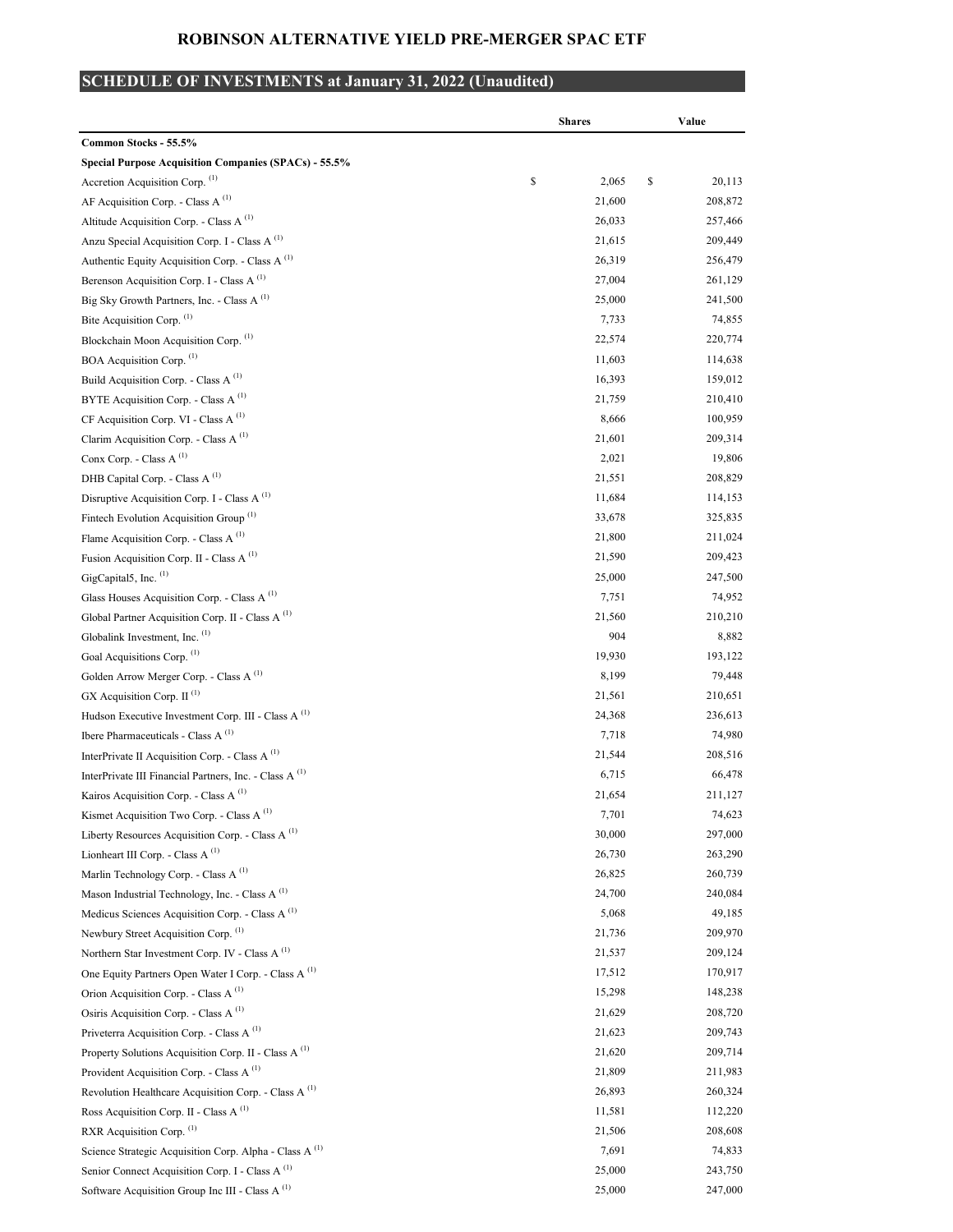| Tailwind International Acquisition Corp. - Class A <sup>(1)</sup> | 27,003 | 262,469    |
|-------------------------------------------------------------------|--------|------------|
| TB SA Acquisition Corp. - Class A $^{(1)}$                        | 24,673 | 239,328    |
| Tech and Energy Transition Corp. (1)                              | 21,579 | 209,101    |
| TLG Acquisition One Corp. - Class $A^{(1)}$                       | 21,574 | 209,484    |
| Tristar Acquisition I Corp. - Class A $^{(1)}$                    | 26,078 | 253,478    |
| Twelve Seas Investment Co. $II$ <sup>(1)</sup>                    | 8,217  | 79,787     |
| Warburg Pincus Capital Corp. I-B - Class A <sup>(1)</sup>         | 22,015 | 213,986    |
| Z-Work Acquisition Corp. - Class A $^{(1)}$                       | 21.594 | 209,354    |
| <b>Total Common Stocks</b>                                        |        |            |
| (Cost \$11,056,922)                                               |        | 11,043,571 |
|                                                                   |        |            |

|                                                                       | Units  |         |
|-----------------------------------------------------------------------|--------|---------|
| Units - 44.4%                                                         |        |         |
| <b>Special Purpose Acquisition Companies (SPACs) - 44.4%</b>          |        |         |
| 10X Capital Venture Acquisition Corp. III - Class A <sup>(1)</sup>    | 5,000  | 50,150  |
| Aetherium Acquisition Corp. - Class A <sup>(1)</sup>                  | 16,400 | 163,836 |
| Ahren Acquisition Corp. - Class A $^{(1)}$                            | 26,465 | 264,121 |
| Andretti Acquisition Corp. - Class A <sup>(1)</sup>                   | 25,000 | 249,750 |
| Anthemis Digital Acquisitions I Corp. - Class A <sup>(1)</sup>        | 16,017 | 161,371 |
| AP Acquisition Corp. - Class A $^{(1)}$                               | 26,309 | 264,142 |
| Arbor Rapha Capital Bioholdings Corp. I - Class A <sup>(1)</sup>      | 20,348 | 204,090 |
| Arogo Capital Acquisition Corp. - Class A <sup>(1)</sup>              | 25,000 | 251,000 |
| Artemis Strategic Investment Corp. - Class A <sup>(1)</sup>           | 4,268  | 42,808  |
| Ault Disruptive Technologies Corp. (1)                                | 26,447 | 264,999 |
| BioPlus Acquisition Corp. - Class A $^{(1)}$                          | 25,293 | 251,918 |
| Black Mountain Acquisition Corp. - Class A <sup>(1)</sup>             | 4,229  | 42,649  |
| Bullpen Parlay Acquisition Co. - Class A <sup>(1)</sup>               | 16,291 | 162,503 |
| BurTech Acquisition Corp. - Class A <sup>(1)</sup>                    | 26,482 | 264,290 |
| C5 Acquisition Corp. - Class A $^{(1)}$                               | 26,000 | 260,520 |
| Canna-Global Acquisition Corp. - Class A <sup>(1)</sup>               | 888    | 9,004   |
| CF Acquisition Corp. VII - Class A <sup>(1)</sup>                     | 33,685 | 335,503 |
| Colombier Acquisition Corp. <sup>(1)</sup>                            | 21,389 | 208,543 |
| Crescera Capital Acquisition Corp. - Class A <sup>(1)</sup>           | 17,747 | 176,583 |
| Crixus BH3 Acquisition Co. - Class A <sup>(1)</sup>                   | 16,025 | 159,849 |
| EVe Mobility Acquisition Corp. - Class A $(1)$                        | 26,465 | 264,253 |
| Finnovate Acquisition Corp. - Class A <sup>(1)</sup>                  | 885    | 8,899   |
| FinServ Acquisition Corp. II - Class A <sup>(1)</sup>                 | 20,000 | 196,200 |
| Fortune Rise Acquisition Corp. - Class A <sup>(1)</sup>               | 3,384  | 34,077  |
| FTAC Emerald Acquisition Corp. - Class A <sup>(1)</sup>               | 25,000 | 248,250 |
| Games & Esports Experience Acquisition Corp. - Class A <sup>(1)</sup> | 20,947 | 210,727 |
| Gardiner Healthcare Acquisitions Corp. (1)                            | 26,000 | 261,950 |
| Global Consumer Acquisition Corp. (1)                                 | 11,024 | 111,122 |
| Healthcare AI Acquisition Corp. - Class A <sup>(1)</sup>              | 26,465 | 262,004 |
| Hudson Executive Investment Corp. III - Class A <sup>(1)</sup>        | 2,114  | 20,717  |
| InFinT Acquisition Corp. - Class A <sup>(1)</sup>                     | 15,074 | 150,740 |
| Jackson Acquisition Co. - Class A <sup>(1)</sup>                      | 26,552 | 264,989 |
| KnightSwan Acquisition Corp. - Class A <sup>(1)</sup>                 | 30,000 | 299,100 |
| Legato Merger Corp. $II$ <sup>(1)</sup>                               | 891    | 8,963   |
| Motive Capital Corp. II - Class A <sup>(1)</sup>                      | 26,897 | 268,970 |
| Northern Star Investment Corp. IV - Class A <sup>(1)</sup>            | 5,060  | 49,487  |
| OmniLit Acquisition Corp. - Class A <sup>(1)</sup>                    | 1,500  | 14,985  |
| Oxus Acquisition Corp. - Class A <sup>(1)</sup>                       | 8,000  | 81,600  |
| Pearl Holdings Acquisition Corp. - Class A <sup>(1)</sup>             | 26,482 | 263,761 |
| PepperLime Health Acquisition Corp. - Class A <sup>(1)</sup>          | 4,307  | 42,962  |
| Phoenix Biotech Acquisition Corp. - Class A <sup>(1)</sup>            | 6,052  | 61,065  |
| PROOF Acquisition Corp. I - Class A <sup>(1)</sup>                    | 26,000 | 261,040 |
| Revelstone Capital Acquisition Corp. - Class A <sup>(1)</sup>         | 26,658 | 264,181 |
| Roth CH Acquisition V Co. (1)                                         | 896    | 8,915   |